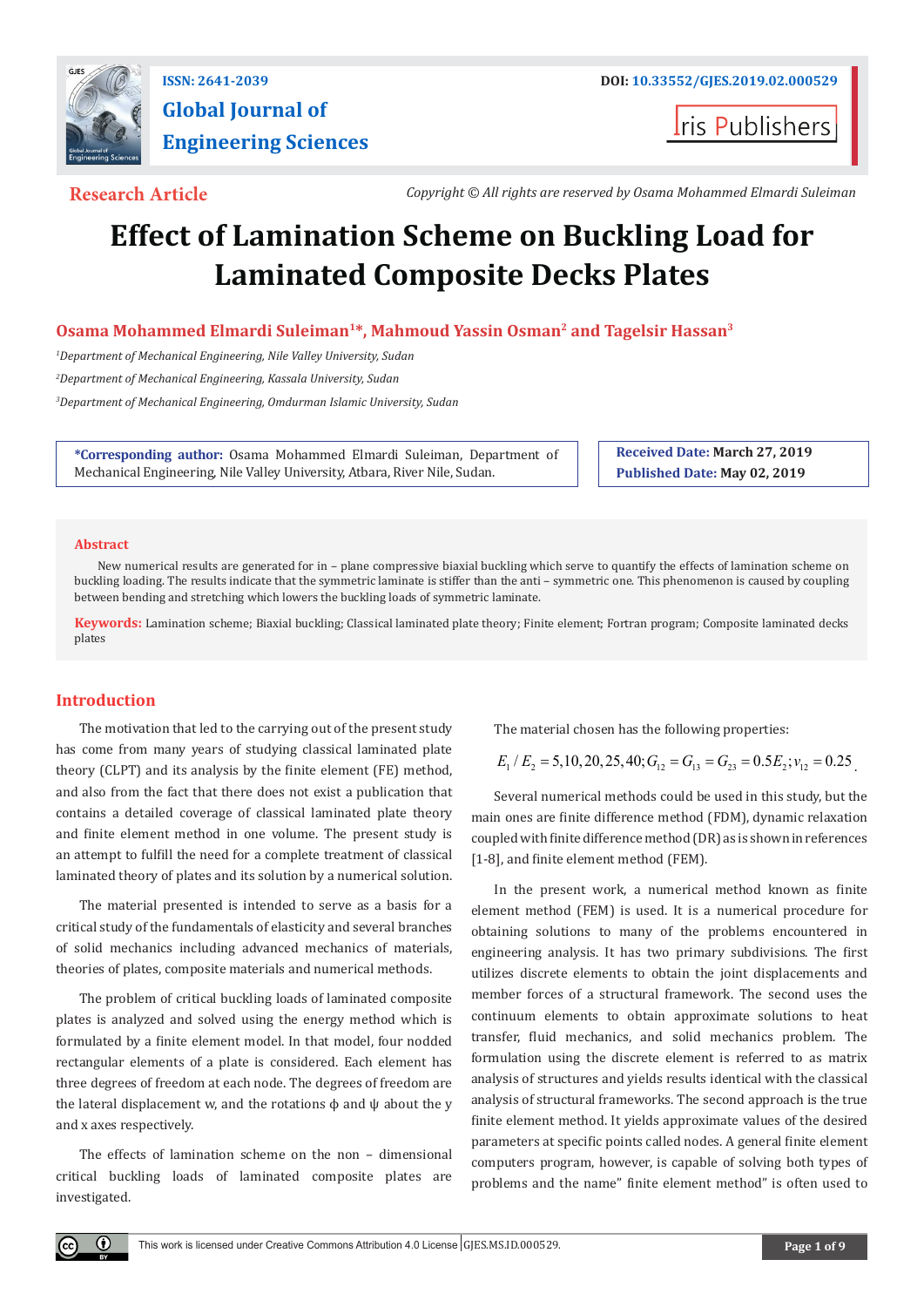denote both the discrete element and the continuum element formulations.

The finite element method combines several mathematical concepts to produce a system of linear and non – linear equations. The number of equations is usually very large, anywhere from 20 to 20,000 or more and requires the computational power of the digital computer.

It is impossible to document the exact origin of the finite element method because the basic concepts have evolved over a period of 150 or more years. The method as we know it today is an outgrowth of several papers published in the 1950th that extended the matrix analysis of structures to continuum bodies. The space exploration of the 1960th provided money for basic research, which placed the method of a firm mathematical foundation and stimulated the development of multi – purpose computer programs that implemented the method. The design of airplanes, unmanned drones, missiles, space capsules, and the like, provided application areas.

The finite element method (FEM) is a powerful numerical method, which is used as a computational technique for the solution of differential equations that arise in various fields of engineering and applied sciences. The finite element method is based on the concept that one can replace any continuum by an assemblage of simply shaped elements, called finite elements with well-defined force, displacement, and material relationships. While one may not be able to derive a closed – form solution for the continuum, one can derive approximate solutions for the element assemblage that replaces it. The approximate solutions or approximation functions are often constructed using ideas from interpolation theory, and hence they are also called interpolation functions. For more details refer to References [9-11].

#### **Mathematical Formulations**

#### **Introduction**

Unlike homogeneous plates, where the coordinates are chosen solely based on the plate shape, coordinates for laminated plates should be chosen carefully. There are two main factors for the choice of the coordinate system. The first factor is the shape of the plate. Where rectangular plates will be best represented by the choice of rectangular (i.e. Cartesian) coordinates. It will be relatively easy to represent the boundaries of such plates with coordinates. The second factor is the fiber orientation or orthotropic. If the fibers are set straight within each lamina, then rectangular orthotropic would result. It is possible to set the fibers in a radial and circular fashion, which would result in circular orthotropic. Indeed, the fibers can also be set in elliptical directions, which would result in elliptical orthotropic.

The choice of the coordinate system is of critical importance for laminated plates. This is because plates with rectangular orthotropic could be set on rectangular, triangular, circular or other boundaries. Composite materials with rectangular orthotropic are the most popular, mainly because of their ease in design and manufacturing. The equations that follow are developed for materials with rectangular orthotropic.

Figure 1 shows the geometry of a plate with rectangular orthotropic drawn in the Cartesian coordinates X, Y, and Z or 1, 2, and 3. The parameters used in such a plate are: (1) the length in the X-direction,  $(a)$ ;  $(2)$  the length in the Y – direction (i.e. breadth),  $(b)$ ; and (3) the length in the Z – direction (i.e. thickness), (h).



**Figure 1:** The geometry of a laminated composite plate.

#### **Fundamental equations of elasticity**

Classical laminated plate theory (CLPT) is selected to formulate the problem. Consider a thin plate of length a, breadth b, and thickness *h* as shown in Figure 2(a), subjected to in – plane loads  $R_{x}$ ,  $R_{y}$  and  $R_{xy}$  as shown in Figure 2(b). The in – plane displacements u (x,y,z) and v (x,y,z) can be expressed in terms of the out of plane displacement  $w(x,y)$  as shown below:



Citation: Osama Mohammed Elmardi Suleiman, Mahmoud Yassin Osman, Tagelsir Hass[an. Effect of Lamination Scheme o](http://dx.doi.org/10.33552/GJES.2019.02.000529)n Buckling Load for **Page 2 of 9** Page 2 of 9 Laminated Composite Decks Plates. Glob J Eng Sci. 2(1): 2019. GJE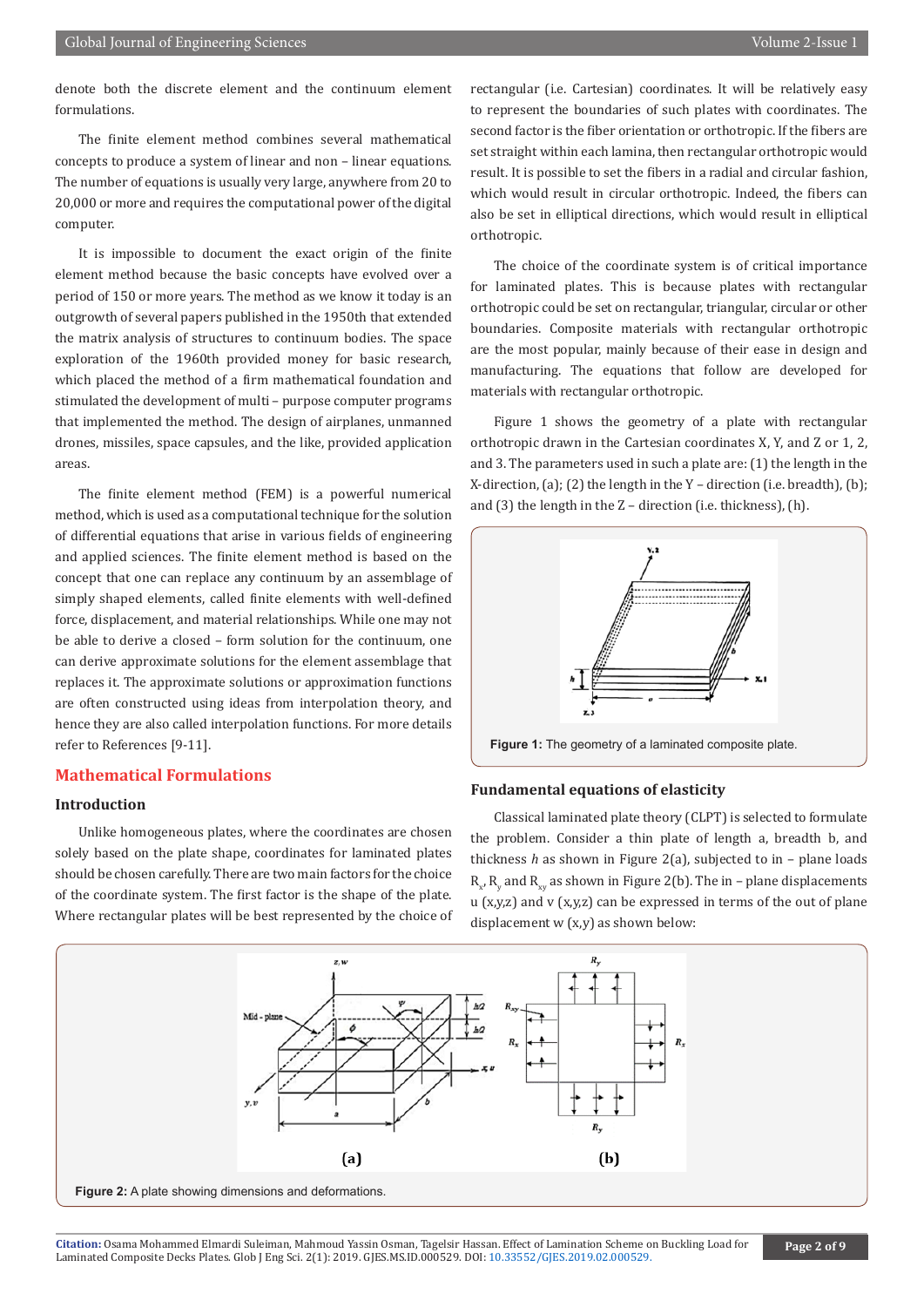#### **The displacements are:**

$$
u(x, y, z) = uo(x, y) - z \frac{\partial w}{\partial x}
$$
  

$$
v(x, y, z) = vo(x, y) - z \frac{\partial w}{\partial y}
$$
  

$$
w(x, y, z) = wo(x, y)
$$
 (1)

Where  $u_{o}$ ,  $v_{o}$  and  $w_{o}$  are mid – plane displacements in the direction of the x, y and z axes respectively; z is the perpendicular distance from mid – plane to the layer plane

The plate shown in Figure 2(a) is constructed of an arbitrary number of orthotropic layers bonded together as in Figure 3.



**The strains are:**

$$
\epsilon_{x} = \frac{\partial u_{o}}{\partial x} - \frac{\partial^{2} w}{\partial x^{2}} + \frac{1}{2} \left( \frac{\partial w}{\partial x} \right)^{2}
$$
\n
$$
\epsilon_{y} = \frac{\partial v_{o}}{\partial y} - \frac{\partial^{2} w}{\partial y^{2}} + \frac{1}{2} \left( \frac{\partial w}{\partial y} \right)^{2}
$$
\n
$$
\gamma = \frac{\partial v_{o}}{\partial x} + \frac{\partial u_{o}}{\partial y} - 2z \frac{\partial^{2} w}{\partial x \partial y} + \left( \frac{\partial w}{\partial x} \right) \left( \frac{\partial w}{\partial y} \right)
$$
\n(2)

**The virtual strains:**

$$
\delta \epsilon_{x} = \frac{\partial}{\partial x} \delta u_{o} - \frac{\partial^{2}}{\partial x^{2}} \delta w + \frac{\partial w}{\partial x} \frac{\partial}{\partial x} \delta w
$$
\n
$$
\delta \epsilon_{y} = \frac{\partial}{\partial y} \delta v_{o} - \frac{\partial^{2}}{\partial y^{2}} \delta w + \frac{\partial w}{\partial y} \frac{\partial}{\partial y} \delta w
$$
\n
$$
\delta \gamma = \frac{\partial}{\partial x} \delta v_{o} + \frac{\partial^{2}}{\partial y} \delta u_{o} - 2z \frac{\partial^{2}}{\partial x \partial y} \delta w + \frac{\partial w}{\partial x} \frac{\partial}{\partial y} \delta w + \frac{\partial}{\partial x} \delta w \frac{\partial w}{\partial y} \Bigg\}
$$
\n(3)

#### **The virtual strain energy:**

$$
\delta U = \int_{V} \delta \in^{T} \sigma dV \tag{4}
$$

But,

$$
\sigma=C\in
$$

Where,

$$
C = C_{ij}(i, j = 1, 2, 6)
$$
  

$$
\therefore \delta U = \int_{v} \delta \in^{T} C \delta \in dV
$$
 (5)

If we neglect the in-plane displacements  $u_0$  and  $v_0$  and considering only the linear terms in the strain – displacement equations, we write:

$$
\delta \in = -z \frac{\begin{vmatrix} \frac{\partial^2}{\partial x^2} \\ \frac{\partial^2}{\partial y^2} \end{vmatrix}}{2 \frac{\partial^2}{\partial x \partial y}} \delta w
$$
 (6)

#### **The Numerical Method**

The finite element is used in this analysis as a numerical method to predict the buckling loads and shape modes of buckling of laminated rectangular plates [12,13]. In this method of analysis, four – nodded type of elements is chosen. These elements are the four – nodded bilinear rectangular elements of a plate. Each element has three degrees of freedom at each node. The degrees of freedom are the lateral displacement  $(w)$ , and the rotations  $(\phi)$  and (ψ) about the (*X*) and (*Y*) axes respectively.

The finite element method is formulated by the energy method. The numerical method can be summarized in the following procedures:

- The choice of the element and its shape functions.
- Formulation of finite element model by the energy approach to develop both element stiffness and differential matrices.
- Employment of the principles of non dimensionality to convert the element matrices to their non – dimensional forms.
- Assembly of both element stiffness and differential matrices to obtain the corresponding global matrices.
- Introduction of boundary conditions as required for the plate edges.
- Suitable software can be used to solve the problem.

For an *n* noded element, and 3 degrees of freedom at each node.

Now express *w* in terms of the shape functions *N* (given in Appendix  $(B)$ ) and nodded displacements  $a<sup>e</sup>$ , equation  $(6)$  can be written as:

$$
\delta \in = -zB\delta a^e \tag{7}
$$

Where,

$$
B^T = \left[ \frac{\partial^2 N_i}{\partial x^2} \frac{\partial^2 N_i}{\partial y^2} 2 \frac{\partial^2 N_i}{\partial x \partial y} \right]
$$

and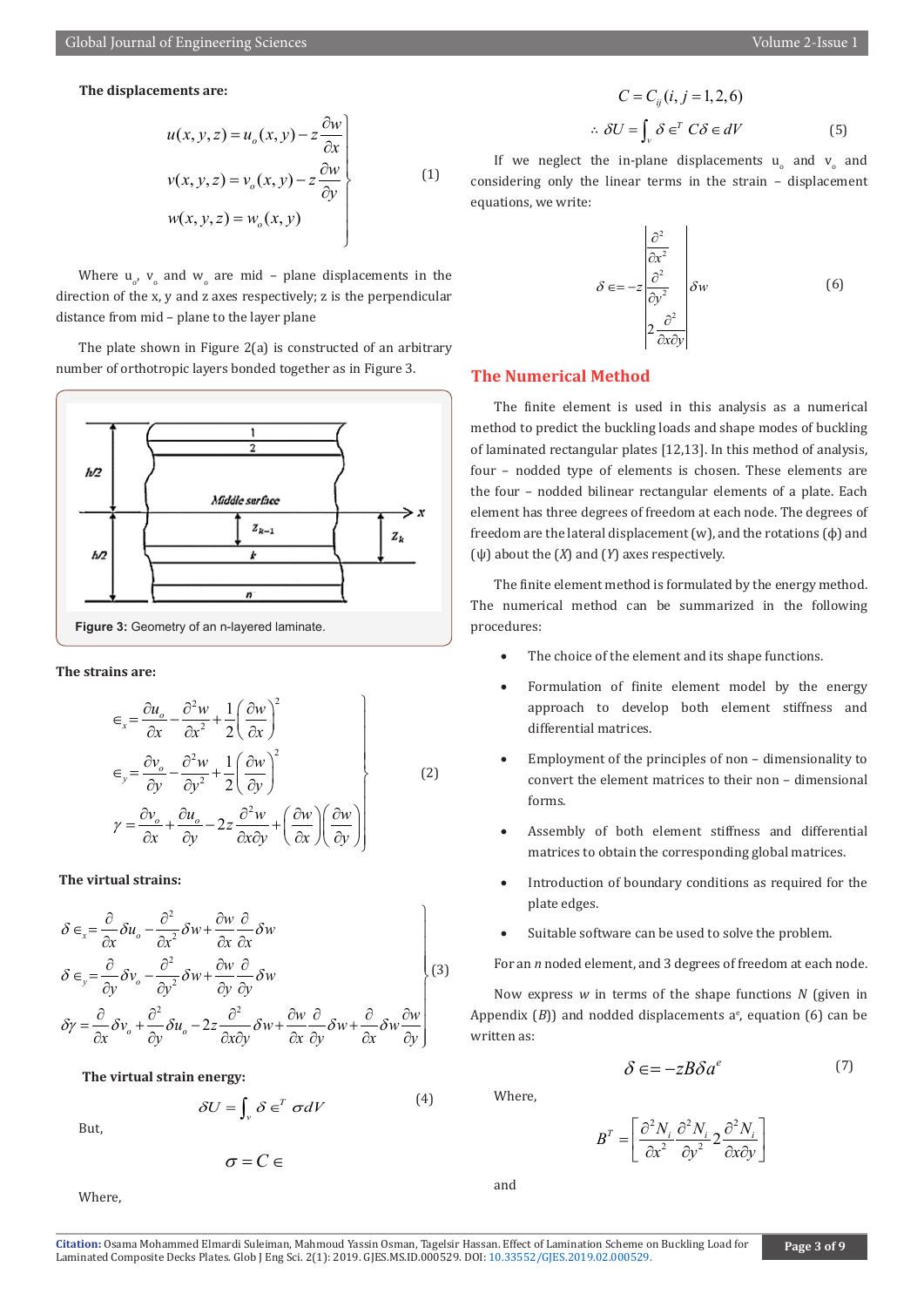$$
N_i a_i^e = [w_i] i = 1, n
$$

The stress – strain relation is:

$$
\sigma=C\in
$$

Where C are the material properties which could be written as follows:

$$
C = \begin{bmatrix} C_{11}C_{12}C_{16} \\ C_{12}C_{22}C_{26} \\ C_{16}C_{26}C_{66} \end{bmatrix}
$$

Where  $C_{ij}$  are given in Appendix (A).

$$
\delta U = \int_{v} \left( B \delta a^{e} \right)^{T} \left( C z^{2} \right) B a^{e} dV
$$

Where V denotes volume.

$$
\delta U = \delta a^{eT} \int_{\nu} B^T D B a^e dx dy = \delta a^{eT} K^e a^e \qquad (8)
$$

Where  $D_{ij} = \sum_{k=1}^{n} \int_{z_{k-1}}^{z_k} C_{ij} Z^2$ *k*  $D_{ij} = \sum_{k=1}^{n} \int_{z_{k-1}}^{z_k} C_{ij} Z^2 dZ$  is the bending stiffness, and  $K<sup>e</sup>$  is the element stiffness matrix which could be written as follows:

$$
K^e = B^T D B dxdy \tag{9}
$$

The virtual work done by external forces can be expressed as follows: Refer to Figure 4.



Denoting the nonlinear part of strain by δϵ'

$$
\delta W = \iint \delta \in {}^{T} \sigma dV = \int \delta \in {}^{T} N dx dy
$$
 (10)

Where

$$
N^T = \left[ N_x N_y N_{xy} \right] = \left[ \sigma_x \sigma_y \tau \right] dZ
$$

$$
\delta \in = \begin{bmatrix} \delta \in \\ \delta \in \\ \delta \gamma \end{bmatrix} = \begin{bmatrix} \frac{\partial}{\partial x} \delta w0 \\ 0 \frac{\partial}{\partial y} \delta w \\ \frac{\partial}{\partial y} \delta w \frac{\partial}{\partial x} \delta w \end{bmatrix} \begin{bmatrix} \frac{\partial w}{\partial x} \\ \frac{\partial w}{\partial y} \end{bmatrix}
$$
(11)

Hence,

$$
\delta W = \iint \left[ \frac{\frac{\partial w}{\partial x}}{\frac{\partial w}{\partial y}} \right]^T \left[ \frac{\frac{\partial}{\partial x}}{\frac{\partial x}{\partial y}} \delta w \frac{\partial}{\partial y} \delta w \right] \left[ \begin{array}{c} N_x \\ N_y \\ N_y \end{array} \right] dxdy \qquad (12)
$$

This can be written as:

$$
\delta W = \iint \left[ \frac{\partial}{\partial x} \delta w \right]^T \left[ N_x N_{xy} \right] \left[ \frac{\partial w}{\partial x} \right] dxdy \qquad (13)
$$

Now  $W = N_i a_i^e$ 

$$
\delta W = \delta a^{eT} \iint \left[ \frac{\frac{\partial N_i}{\partial x}}{\frac{\partial N_i}{\partial y}} \right]^T \left[ \frac{N_x N_{xy}}{N_{xy} N_y} \right] \left[ \frac{\frac{\partial N_i}{\partial x}}{\frac{\partial N_i}{\partial y}} \right] a^e dx dy \tag{14}
$$

Substitute  $P_x = -N_x, P_y = -N_y, P_{xy} = -N_{xy}$ 

$$
\delta W = -\delta a^{eT} \iint \left[ \frac{\frac{\partial N_i}{\partial x}}{\frac{\partial N_i}{\partial y}} \right]^T \left[ \begin{array}{c} P_x P_{xy} \\ P_{xy} P_y \end{array} \right] \left[ \frac{\frac{\partial N_i}{\partial x}}{\frac{\partial N_i}{\partial y}} \right] a^e dx dy \tag{15}
$$

Therefore, equation (15) could be written in the following form:

$$
\delta W = -\delta a^{eT} K^D a^e \tag{16}
$$

Where,

$$
K^{D} = \iiint \left[ \frac{\partial N_{i}}{\partial x} \right]^{T} \left[ P_{x} P_{xy} \right] \left[ \frac{\partial N_{i}}{\partial x} \right] dx dy
$$

$$
E^{D} = \iiint \left[ \frac{\partial N_{i}}{\partial y} \right] dx dy
$$

 $K<sup>D</sup>$  is the differential stiffness matrix known also as geometric stiffness matrix, initial stress matrix, and initial load matrix.

The total energy:

$$
\delta U + \delta W = 0 \tag{17}
$$

Since  $\delta a^e$  is an arbitrary displacement which is not zero, then

$$
K^e a^e - K^D a^e = 0 \tag{18}
$$

Now let us compute the elements stiffness and the differential matrices.

$$
K^{e} = \iint B^{T}DBdxdy
$$

$$
K^{e} = \iint \frac{\partial^{2} N_{i}}{\partial x^{2}} \begin{bmatrix} \frac{\partial^{2} N_{i}}{\partial x^{2}} \\ \frac{\partial^{2} N_{i}}{\partial y^{2}} \\ 2\frac{\partial^{2} N_{i}}{\partial x \partial y} \end{bmatrix} \begin{bmatrix} D_{11}D_{12}D_{16} \\ D_{12}D_{22}D_{26} \\ D_{16}D_{26}D_{66} \end{bmatrix} \begin{bmatrix} \frac{\partial^{2} N_{i}}{\partial x^{2}} \\ \frac{\partial^{2} N_{i}}{\partial x^{2}} \\ 2\frac{\partial^{2} N_{i}}{\partial x \partial y} \end{bmatrix} dxdy
$$

The elements stiffness matrix can be expressed as follows: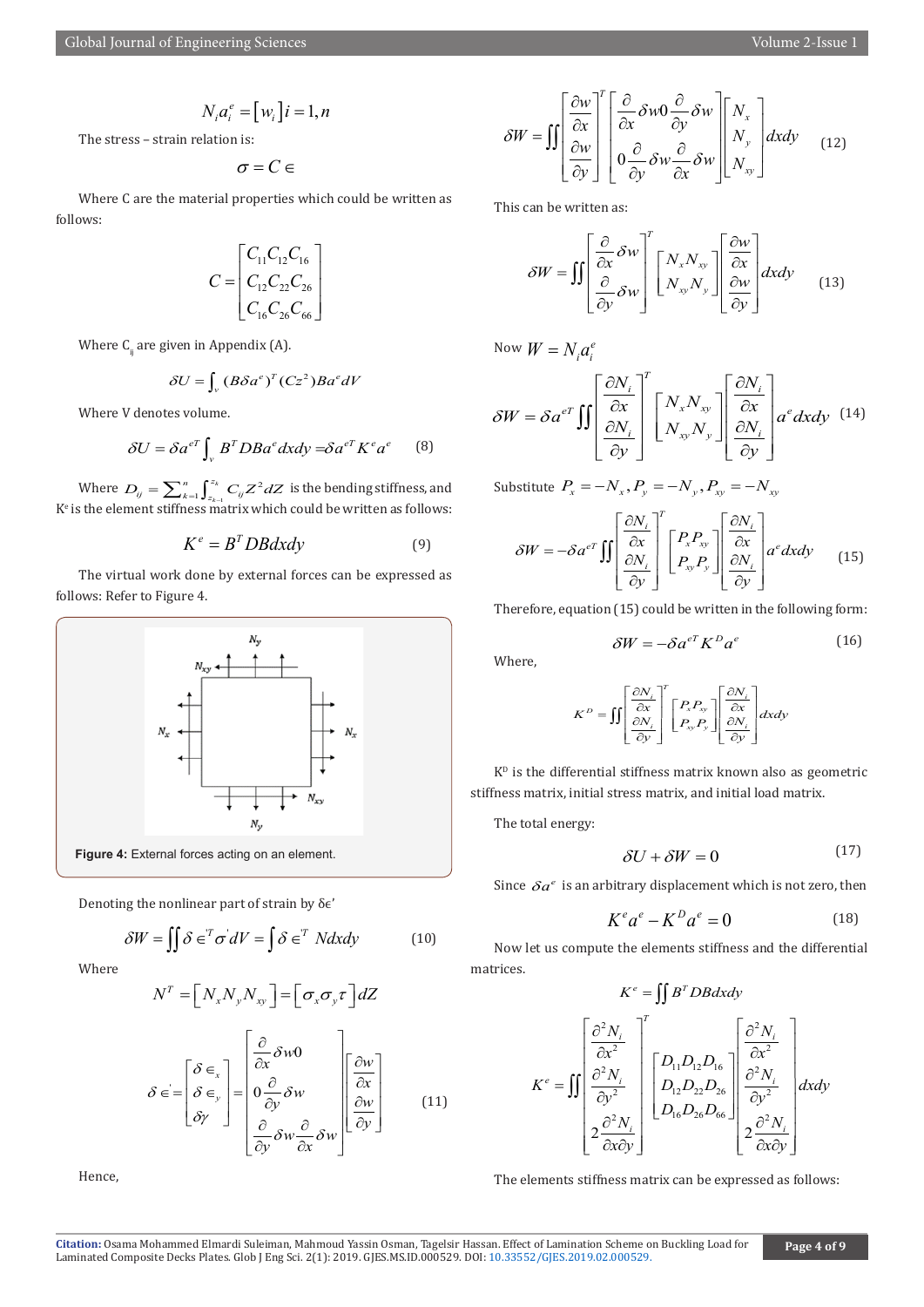Global Journal of Engineering Sciences Volume 2-Issue 1

$$
K_{ij}^e = \iint \left[ D_{11} \frac{\partial^2 N_i}{\partial x^2} \frac{\partial^2 N_j}{\partial x^2} + D_{12} \left( \frac{\partial^2 N_i}{\partial y^2} \frac{\partial^2 N_j}{\partial x^2} + \frac{\partial^2 N_i}{\partial x^2} \frac{\partial^2 N_j}{\partial y^2} \right) + 2D_{16} \left( \frac{\partial^2 N_i}{\partial x \partial y} \frac{\partial^2 N_j}{\partial x^2} + \frac{\partial^2 N_i}{\partial x^2} \frac{\partial^2 N_j}{\partial x \partial y} \right) \right]
$$

$$
+ D_{22} \frac{\partial^2 N_i}{\partial y^2} \frac{\partial^2 N_j}{\partial y^2} + 2D_{26} \left( \frac{\partial^2 N_i}{\partial x \partial y} \frac{\partial^2 N_j}{\partial y^2} + \frac{\partial^2 N_i}{\partial y^2} \frac{\partial^2 N_j}{\partial x \partial y} \right) + 4D_{66} \frac{\partial^2 N_i}{\partial x \partial y} \frac{\partial^2 N_j}{\partial x \partial y} \right] dx dy
$$

$$
(19)
$$

The elements differential stiffness matrix can be expressed as follows;

$$
K_{ij}^{D} = \iint \left[ P_x \frac{\partial N_i}{\partial x} \frac{\partial N_j}{\partial x} + P_{xy} \left( \frac{\partial N_i}{\partial y} \frac{\partial N_j}{\partial x} + \frac{\partial N_i}{\partial x} \frac{\partial N_j}{\partial y} \right) + P_x \frac{\partial N_i}{\partial y} \frac{\partial N_j}{\partial y} \right] dxdy \tag{20}
$$

The integrals in equations (19) and (20) are given in Appendix (C).

The shape local co – ordinate for a 4 – noded element is shown below in Figure 5.



**Figure 5:** A four nodded element with local and global coordinates.

The shape functions for the 4 – noded element expressed in global co – ordinates (x,y) are as follows:

 $w = N_1 w_1 + N_2 \phi_1 + N_3 w_1 + N_4 w_2 + N_5 \phi_2 + N_6 w_3 + N_7 w_4 + N_8 \phi_3 + N_9 w_4 + N_{10} w_4 + N_{11} \phi_4 + N_{12} w_4$ 

Where,

$$
\phi = \frac{\partial w}{\partial x}, \psi = \frac{\partial w}{\partial y}
$$

The shape functions in local co – ordinates are as follows:

 $N_i = a_{i1} + a_{i2}r + a_{i3}s + a_{i4}r^2 + a_{i5}rs + a_{i6}s^2 + a_{i7}r^3 + a_{i8}r^2s + a_{i9}rs^2 + a_{i10}s^3 + a_{i11}r^3s + a_{i2}rs^3$  $N_j = a_{j1} + a_{j2}r + a_{j3}s + a_{j4}r^2 + a_{j5}rs + a_{j6}s^2 + a_{j7}r^3 + a_{j8}r^2s + a_{j9}rs^2 + a_{j10}s^3 + a_{j11}r^3s + a_{j12}rs^3$ **The integrals of the shape functions in local co – ordinates are as follows:**

$$
q_{1} = \iint \frac{\partial^{2} N_{i}}{\partial r^{2}} \frac{\partial^{2} N_{j}}{\partial r^{2}} dr ds = 16 \left[ a_{i4} a_{j4} + 3 a_{i7} a_{j7} + \frac{1}{3} a_{i8} a_{j8} + a_{i11} a_{j11} \right]
$$
  
\n
$$
q_{2} = \iint \frac{\partial^{2} N_{i}}{\partial s^{2}} \frac{\partial^{2} N_{j}}{\partial s^{2}} dr ds = 16 \left[ a_{i6} a_{j6} + 3 a_{i9} a_{j9} + \frac{1}{3} a_{i10} a_{j10} + a_{i12} a_{j12} \right]
$$
  
\n
$$
q_{3} = \iint \frac{\partial^{2} N_{i}}{\partial r^{2}} \frac{\partial^{2} N_{j}}{\partial s^{2}} dr ds = 16 \left[ a_{i4} a_{j6} + 3 a_{i7} a_{j9} + \frac{1}{3} a_{i8} a_{j10} + a_{i11} a_{j12} \right]
$$

$$
q_{4} = \iint \frac{\partial^{2} N_{i}}{\partial s^{2}} \frac{\partial^{2} N_{j}}{\partial r^{2}} dr ds = 16 \left[ a_{i6} a_{j4} + 3 a_{j9} a_{j7} + \frac{1}{3} a_{i10} a_{j8} + a_{i12} a_{j11} \right]
$$
  
\n
$$
q_{5} = \iint \frac{\partial^{2} N_{i}}{\partial r^{2}} \frac{\partial^{2} N_{j}}{\partial r \partial s} dr ds = 8 \left[ a_{i4} a_{j5} + a_{i4} a_{j11} + 2 a_{i7} a_{j8} + a_{i4} a_{j12} + \frac{2}{3} a_{i8} a_{j9} + a_{i12} a_{j4} \right]
$$
  
\n
$$
q_{6} = \iint \frac{\partial^{2} N_{i}}{\partial r \partial s} \frac{\partial^{2} N_{j}}{\partial r^{2}} dr ds = 8 \left[ a_{i5} a_{j4} + 2 a_{i8} a_{j7} + a_{i11} a_{j4} + \frac{2}{3} a_{i9} a_{j8} \right]
$$
  
\n
$$
q_{7} = \iint \frac{\partial^{2} N_{i}}{\partial s^{2}} \frac{\partial^{2} N_{j}}{\partial r \partial s} dr ds = 8 \left[ a_{i5} a_{j6} + \frac{2}{3} a_{i6} a_{j11} + \frac{2}{3} a_{i9} a_{j8} \right]
$$
  
\n
$$
q_{8} = \iint \frac{\partial^{2} N_{i}}{\partial r \partial s} \frac{\partial^{2} N_{j}}{\partial s^{2}} dr ds = 8 \left[ a_{i5} a_{j6} + \frac{2}{3} a_{i8} a_{j9} + \frac{2}{3} a_{i11} a_{j6} \right]
$$
  
\n
$$
q_{9} = \iint \frac{\partial^{2} N_{i}}{\partial r \partial s} \frac{\partial^{2} N_{j}}{\partial s^{2}} dr ds = 4 \left[ a_{i5} a_{j6} + \frac{2}{3} a_{i8} a_{j9} + a_{i1} a_{j12} + a_{i2} a_{j11} + \frac{9}{3} a_{i3} a_{j1} \right]
$$
  
\n
$$
q_{10} = \iint \frac{\partial N_{i}}{\partial r
$$

The values of the integrals are converted from local co-ordinate (r,s) to global co – ordinates.

**The integrals of the shape functions in global co – ordinates are as follows:**

$$
r_1 = \iint \frac{\partial^2 N_i}{\partial x^2} \frac{\partial N_j}{\partial x^2} dx dy = \left(\frac{4h_y}{h_x^3}\right) q_1 = \frac{4n^3b}{ma^3} q_1
$$

$$
r_2 = \iint \frac{\partial^2 N_i}{\partial y^2} \frac{\partial N_j}{\partial y^2} dx dy = \left(\frac{4h_x}{h_y^3}\right) q_2 = \frac{4am^3}{nb^3} q_2
$$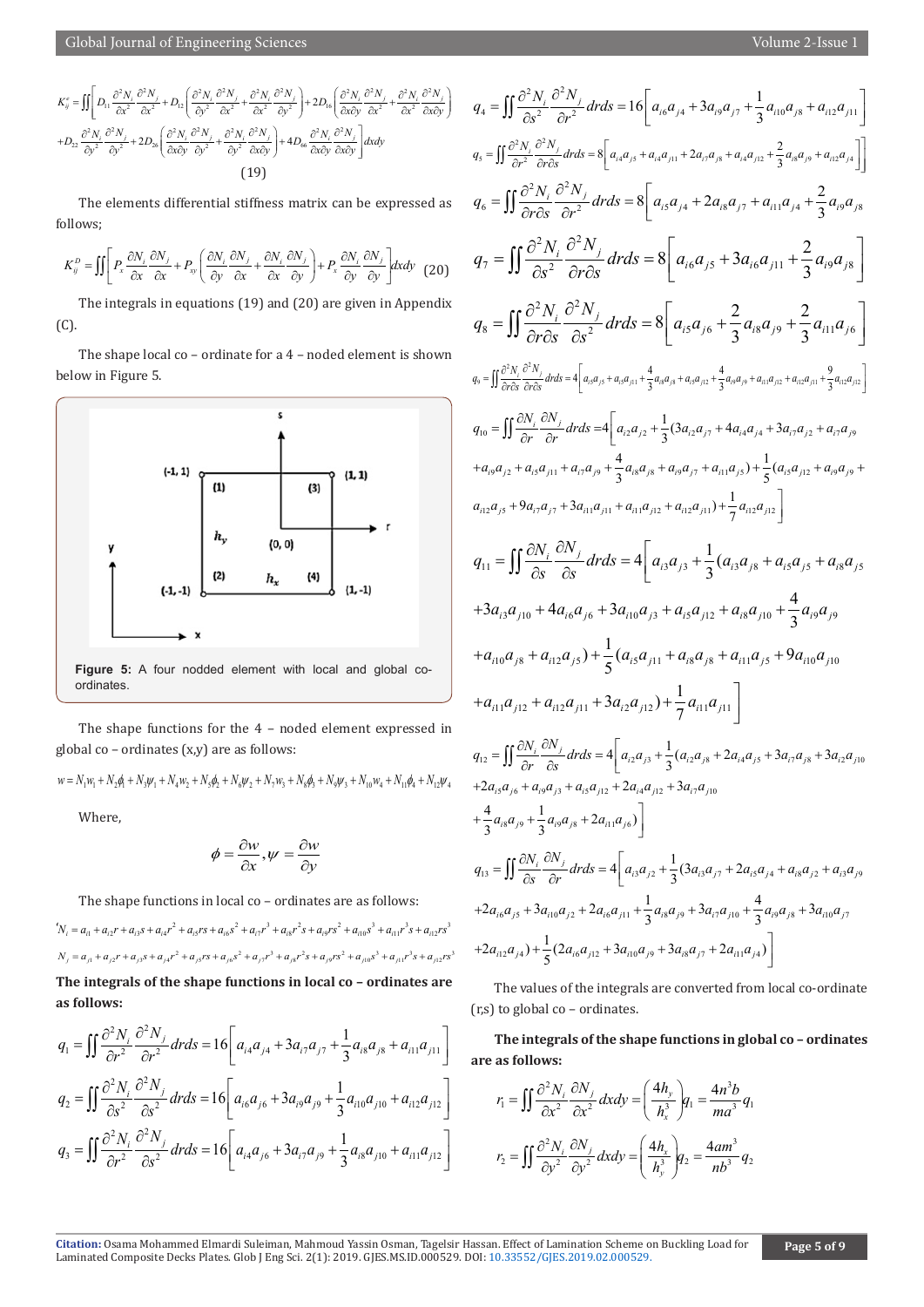$$
r_{3} = \iint \frac{\partial^{2} N_{i}}{\partial x^{2}} \frac{\partial N_{j}}{\partial y^{2}} dx dy = \left(\frac{4}{h_{y}h_{x}}\right) q_{3} = \frac{4mn}{ab} q_{3}
$$
\n
$$
r_{4} = \iint \frac{\partial^{2} N_{i}}{\partial v^{2}} \frac{\partial N_{j}}{\partial x^{2}} dx dy = \left(\frac{4}{h_{y}h_{y}}\right) q_{4} =
$$
\n
$$
r_{5} = \iint \frac{\partial^{2} N_{i}}{\partial x^{2}} \frac{\partial^{2} N_{j}}{\partial x \partial y} dx dy = \left(\frac{4}{h_{x}^{2}}\right) q_{5} = \frac{4n^{2}}{a^{2}} q_{5}
$$
\n
$$
r_{6} = \iint \frac{\partial^{2} N_{i}}{\partial x \partial y} \frac{\partial^{2} N_{j}}{\partial x^{2}} dx dy = \left(\frac{4}{h_{x}^{2}}\right) q_{6} = \frac{4n^{2}}{a^{2}} q_{6}
$$
\n
$$
r_{7} = \iint \frac{\partial^{2} N_{i}}{\partial y^{2}} \frac{\partial^{2} N_{j}}{\partial x \partial y} dx dy = \left(\frac{4}{h_{y}^{2}}\right) q_{7} = \frac{4m^{2}}{a^{2}} q_{7}
$$
\n
$$
r_{8} = \iint \frac{\partial^{2} N_{i}}{\partial x \partial y} \frac{\partial^{2} N_{j}}{\partial y^{2}} dx dy = \left(\frac{4}{h_{y}^{2}}\right) q_{8} = \frac{4m^{2}}{b^{2}} q_{8}
$$
\n
$$
r_{9} = \iint \frac{\partial^{2} N_{i}}{\partial x \partial y} \frac{\partial^{2} N_{j}}{\partial x \partial y} dx dy = \left(\frac{4}{h_{y}h_{x}}\right) q_{9} = \frac{4mn}{ab} q_{9}
$$
\n
$$
r_{10} = \iint \frac{\partial N_{i}}{\partial x} \frac{\partial N_{j}}{\partial x} dx dy = \left(\frac{h_{y}}{h_{x}}\right) q_{10} = \frac{bn}{am} q_{10}
$$
\n
$$
r_{11} = \iint \frac{\partial N_{i}}{\partial y} \frac{\partial N_{j}}{\partial y} dx dy = q_{12}
$$
\n
$$
r
$$

In the previous equations  $h_x = \frac{a}{n}$  *andh<sub>y</sub>* =  $\frac{b}{m}$  where a and b are the lengths of the plate along the  $x - \overrightarrow{and} y - \overrightarrow{axis}$  respectively. n and m are the number of elements in the x – and y – directions respectively.

**The elements of the stiffness matrix and the differential matrix can be written as follows:**

$$
K_{ij} = D_{11}r_1 + D_{12}r_4 + 2D_{16}r_3 + D_{12}r_3 + D_{22}r_2 + 2D_{66}r_8 + 2D_{16}r_5 + 2D_{26}r_7 + 4D_{66}r_9
$$

$$
K_{ij}^D = P_xr_{10} + P_{xy}(r_{12} + r_{13}) + P_yr_{11}
$$

**or in the non – dimensional form:**

$$
K_{ij} = \frac{4n^3}{m} \left(\frac{b}{a}\right) \overline{D}_{11}q_1 + 4mn \left(\frac{a}{b}\right) \overline{D}_{12}q_4 + 4n^2 \overline{D}_{16}q_6 + 4mn \left(\frac{a}{b}\right) \overline{D}_{12}q_3
$$
  
+ 
$$
\frac{4m^3}{n} \left(\frac{a}{b}\right) \overline{D}_{22}q_2 + 4m^2 \left(\frac{a}{b}\right)^2 \overline{D}_{26}q_8 + 4n^2 \overline{D}_{16}q_5
$$
  
+ 
$$
4m^2 \left(\frac{a}{b}\right)^2 \overline{D}_{26}q_7 + 4mn \left(\frac{a}{b}\right) \overline{D}_{66}q_9
$$
  

$$
K_{ij}^D = \overline{P}_x \frac{n}{m} \left(\frac{b}{a}\right) q_{10} + \overline{P}_{xy} \left(q_{12} + q_{13}\right) + \overline{P}_y \frac{m}{n} \left(\frac{a}{b}\right) q_{11}
$$

where

$$
\overline{D}_{ij} = \left(\frac{1}{E_1 h^3}\right) D_{ij}, \overline{P}_i = \left(\frac{a}{E_1 h^3}\right) P_i
$$

Also

$$
\overline{w} = \left(\frac{1}{h}\right)w, \overline{\phi} = \left(\frac{h}{a}\right)\phi, \overline{\psi} = \left(\frac{h}{a}\right)\psi, \overline{b} = \frac{b}{a}
$$

**The transformed stiffnesses are as follows:**

$$
C_{11} = C_{11}c^{4} + 2c^{2}s^{2}(C_{11} + 2C_{66}) + C_{22}s^{4}
$$
  
\n
$$
C_{12} = c^{2}s^{2}(C_{11} + C_{22} + 4C_{66}) + C_{12}(c^{4} + s^{4})
$$
  
\n
$$
C_{16} = cs(C_{11}c^{4} + C_{22}s^{2} - (C_{12} + 2C_{66})(c^{2} - s^{2})
$$
  
\n
$$
C_{22} = C_{11}s^{4} + 2c^{2}s^{2}(C_{12} + 2C_{66}) + C_{22}c^{4}
$$
  
\n
$$
C_{26} = cs[C_{11}s^{2} - C_{22}c^{2} - (C_{12} + 2C_{66})(c^{2} - s^{2})]
$$
  
\n
$$
C_{66} = (C_{11} + C_{22} - 2C_{12})c^{2}s^{2} + C_{66}(c^{2} - s^{2})^{2}
$$

Where

$$
C'_{11} = \frac{E_1}{1 - v_{12}v_{21}}
$$

$$
C'_{12} = \frac{v_{21}E_1}{1 - v_{12}v_{21}} = \frac{v_{12}E_1}{1 - v_{12}v_{21}}
$$

$$
C'_{22} = \frac{E_2}{1 - v_{12}v_{21}}
$$

$$
C'_{44} = G_{23}, C'_{55} = G_{13} \text{ and } C'_{66} = G_{12}
$$

 $E_1$  and  $E_2$  are the elastic moduli in the direction of the fiber and the transverse directions respectively, *v* is the Poisson's ratio.  $G_{12}$ ,  $G_{13}$ , and  $G_{23}$  are the shear moduli in the x – y plane, y – z plane, and x – z plane respectively, and the subscripts 1 and 2 refer to the direction of fiber and the transverse direction respectively.

#### **The Numerical Method**

In the present analysis the lamination scheme of plates is supposed to be symmetric, anti – symmetric and quasi – isotropic. **Table 1:** The first five non – dimensional buckling loads  $\overline{P} = Pa^2 / E_1 h^2$ of symmetric cross - ply (0/ 90/ 90/ 0) and anti-symmetric cross – ply (0/ 90/ 0/ 90), and symmetric angle - ply (45/ -45/ -45/ 45) and antisymmetric angle – ply (45/ -45/ 45/ -45) laminated plates with  $a/h = 20$ , and  $E_1 / E_2 = 5$ .

| <b>Lamination</b>   | Mode<br><b>Number</b> | <b>Boundary Conditions</b> |        |                        |
|---------------------|-----------------------|----------------------------|--------|------------------------|
| <b>Scheme</b>       |                       | <b>SS</b>                  | cc     | $\mathbf{C}\mathbf{S}$ |
|                     | 1                     | 0.6972                     | 2.1994 | 1.8225                 |
|                     | 2                     | 1.2522                     | 2.5842 | 2.0097                 |
| 0/90/<br>90/0       | 3                     | 2.4284                     | 4.1609 | 2.7116                 |
|                     | $\overline{4}$        | 2.6907                     | 4.7431 | 4.3034                 |
|                     | 5                     | 2.7346                     | 5.0168 | 4.4536                 |
| 0/90/0/<br>90       | $\mathbf{1}$          | 0.6973                     | 2.2273 | 1.5591                 |
|                     | $\overline{2}$        | 1.9947                     | 3.9687 | 2.3391                 |
|                     | 3                     | 1.9958                     | 3.9732 | 3.7581                 |
|                     | $\overline{4}$        | 2.6912                     | 4.7871 | 3.829                  |
|                     | 5                     | 4.3962                     | 7.0544 | 4.5402                 |
| $45/-45/-$<br>45/45 | $\mathbf{1}$          | 0.8729                     | 1.9505 | 1.4756                 |
|                     | $\overline{2}$        | 1.64                       | 2.8534 | 2.1162                 |
|                     | 3                     | 2.313                      | 3.8941 | 3.3039                 |
|                     | $\overline{4}$        | 2.71                       | 4.3753 | 3.3068                 |
|                     | 5                     | 3.5488                     | 5.2694 | 4.4166                 |

Citation: Osama Mohammed Elmardi Suleiman, Mahmoud Yassin Osman, Tagelsir Hass[an. Effect of Lamination Scheme o](http://dx.doi.org/10.33552/GJES.2019.02.000529)n Buckling Load for **Page 6 of 9** Page 6 of 9 Page 6 of 9 Page 6 of 9 Daminated Composite Decks Plates. Glob J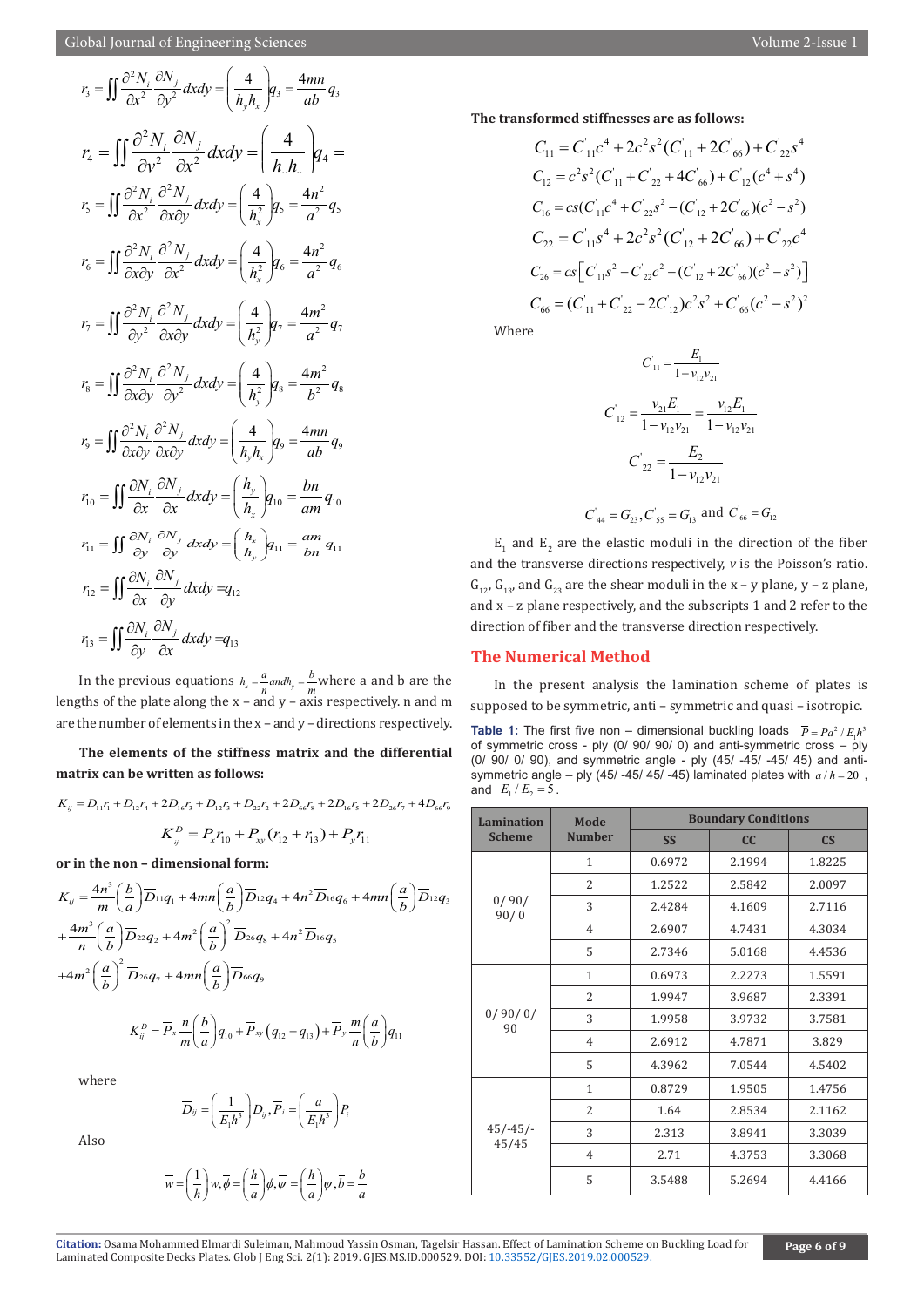| $45/-$<br>$45/45/-45$ |   | 0.8729 | 2.201  | 1.6554 |
|-----------------------|---|--------|--------|--------|
|                       | 2 | 1.64   | 3.7616 | 2.5672 |
|                       | 3 | 2.313  | 3.7654 | 3.4642 |
|                       | 4 | 2.71   | 5.6599 | 4.2174 |
|                       | 5 | 3.5488 | 5.954  | 4.8091 |

Four lamination schemes were considered which are symmetric and anti – symmetric cross – ply and angle – ply laminates. Table 1 gives a comparison between the non – dimensional buckling loads for all lamination schemes. The results are shown graphically in Fig. 6. The thickness of all layers is assumed equal, the length to thickness ratio (a/h=20), and the modulus ratio  $(E_1/E_2=5)$ . It is noticed from Table 1 and Figures 6-8 that the values of the non – dimensional buckling loads for both symmetric and anti – symmetric lamination are slightly different, except for symmetric and anti – symmetric angle – ply laminates which are exactly the same. Because of this fact, the rest of the upcoming effects will be discussed for symmetric case only. The results indicate that the symmetric laminate is stiffer than the anti – symmetric one. This phenomenon is caused by coupling between bending and stretching which lowers the buckling loads of symmetric laminate.



**Figure 6:** Effect of lamination scheme for simply supported laminates.





Tables 2 & 3 show the buckling load of quasi – isotropic rectangular composite plate with a/h=20, a/b=1 and different modulus ratios  $(E_1/E_2=40$  and 5). The buckling load is highly influenced by its boundary conditions. The buckling load of the quasi – isotropic (0/+45/-45/90) rectangular composite plate with CC type boundary condition is 1.5 times higher than the buckling load of the composite plate with CS type boundary condition and more than 3 times of SS type boundary condition.

**Table 2:** The first three non-dimensional buckling loads of quasi-isotropic (0/+45/-45/90) laminated plates with  $a/h = 20$  and  $E_1/E_2 = 5$ .

| Mode Number | <b>Boundary Conditions</b> |        |        |  |
|-------------|----------------------------|--------|--------|--|
|             | SS                         | CC.    | ΓS     |  |
|             | 0.4905                     | 1.6878 | 1.1683 |  |
|             | 1.4842                     | 3.0187 | 1.7359 |  |
|             | 1.485                      | 3.0229 | 2.7673 |  |

**Table 3:** The first three non-dimensional buckling load of quasi-isotropic (0/+45/-45/90) laminated plates with  $a/h = 20$  and  $E_1/E_2 = 5$ .

| Mode Number | <b>Boundary Conditions</b> |        |        |  |
|-------------|----------------------------|--------|--------|--|
|             | <b>SS</b>                  | CC.    | CS     |  |
|             | 0.7338                     | 2.2255 | 1.5717 |  |
|             | 2.0202                     | 3.9506 | 2.3714 |  |
|             | 2.0214                     | 3.9549 | 3.7214 |  |

#### **Conclusion**

A Fortran program based on finite elements (FE) has been developed for buckling analysis of thin rectangular laminated decks plates using classical laminated plate theory (CLPT). The problem of buckling loads of generally layered composite plates has been studied. The problem is analyzed and solved using the energy approach, which is formulated by a finite element model. In this method, quadrilateral elements are applied utilizing a four noded model. Each element has three degrees of freedom at each node. The degrees of freedom are lateral displacement (w), and rotation (φ) and (ψ) about the x and y axes respectively. The finite element model has been formulated to compute the buckling loads of laminated plates with rectangular cross – section and to study the effects of lamination scheme on the non – dimensional critical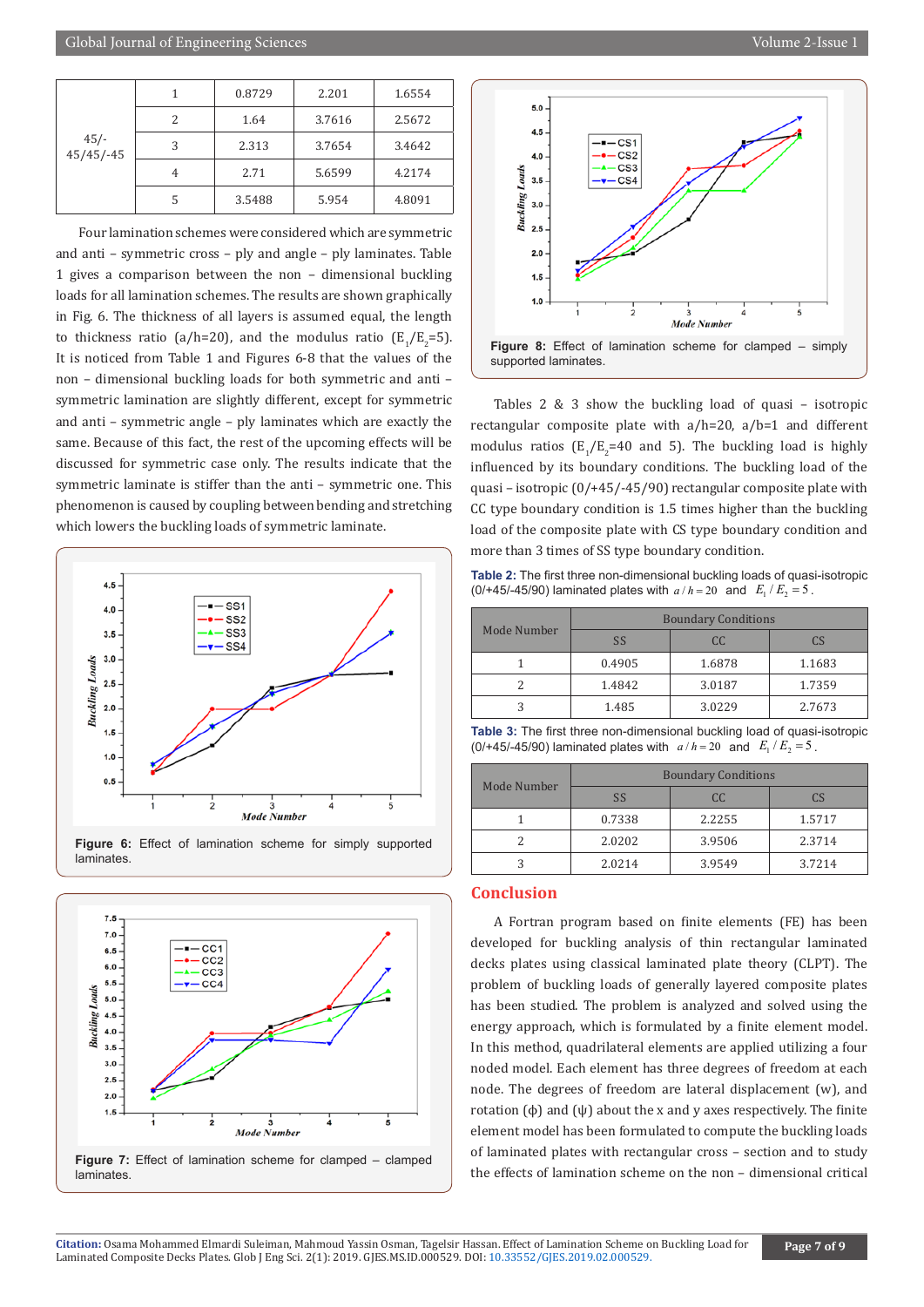buckling loads of laminated composite plates. New results have been presented. These results show that the symmetric laminate is stiffer than the anti – symmetric one. This phenomenon is caused by coupling between bending and stretching which lowers the buckling loads of symmetric laminate.

#### **Acknowledgement**

None.

#### **Conflict of Interest**

No conflict of interest.

#### **Author**

Atbara, Sudan in 1966. He received his diploma degree in mechanical engineering from Mechanical Engineering College, Atbara, Sudan in 1990. He also received a bachelor's degree in mechanical engineering from Sudan University of science and technology – Faculty of engineering in 1998, and a master's degree in solid mechanics from Nile valley university (Atbara, Sudan) in 2003, and a PhD in structural engineering in 2017. He contributed in teaching some subjects in other universities such as Red Sea University (Port Sudan, Sudan), Kordofan University (Obayed, Sudan), Sudan University of Science and Technology (Khartoum, Sudan), Blue Nile University (Damazin, Sudan) and Kassala University (Kassala, Sudan). In addition, he supervised more than hundred and fifty under graduate studies in diploma and B.Sc. levels and about fifteen master theses. The author wrote about thirty-five engineering books written in Arabic language, and fifteen books written in English language and more than hundred research papers in fluid mechanics, thermodynamics, internal combustion engines and analysis of composite structures. He is currently an associated professor in Department of Mechanical Engineering, Faculty of Engineering and Technology, Nile Valley University Atbara, Sudan. His research interest and favorite subjects include structural mechanics, applied mechanics, control engineering and instrumentation, computer aided design, design of mechanical elements, fluid mechanics and dynamics, heat and mass transfer and hydraulic machinery. The author also works as a technical manager and superintendent of Al – Kamali mechanical and production workshops group which specializes in small, medium and large automotive overhaul maintenance and which situated in Atbara town in the north part of Sudan, River Nile State.



#### **References**

1. Vashenok AV, Kazarezov VV, Talovina IV, Kostenko VV (2002) Serpentini in tribotechnik// Mineralogiy, 1: 12-17.

- 2. Drozdov Yu N, Buyanovskii IA, Zelenskaya MN, Gostev VA, Novikov VI, et al. (2004) Novay protivoiznosnay i antifrikstionnay resursovosstanavlivaushay kompozitsiy prisadok k smazochnim materialam [New resursosnabzheniya anti-wear and anti-friction additive system for lubricants]//. Problemi mashinostroeniy i nadejnosti mashin = Problems of engineering and reliability mashin 5: 50-53.
- 3. Zuev VV (2005) Konstituzthiy i svoiystva mineralov i stroenie zemli [The minerals and earth structure], St.-Petersburg, Nauka Publ pp. 400.
- 4. Sokol SA, Dunaev AV (2011) Formirovanie katalizatorom «Evo®lution» v zone treniy almazopodobnih uglerodnih plenok [Formation by the catalyst «Evo®lution» in areas of friction diamond-like carbon films]// Trudy Mezhdunarodnoi konferenstii «Problemi sinergetiki v tribologii, triboelektohimii, materialovedenii i mehatronike» [Proceedings of the international conference «Problems sinergetiki in tribology, triboelectricity, material science and mechatronics], Novozherkassk, pp. 133-137.
- 5. Teluh DM, Kuzmin VP, Usachev VV Vvedenie (2009) v problemu ispolzovaniy prirodnih sloistih gidrosilicatov v tribosoprijeniyh [Introduction to the issue of the use of natural layered hydrosilicates in friction units]// Internet-gurnal «Trenie, iznos i smazka» [The Internetthe magazine «Friction, wear, lubrication»] 3: 13-17.
- 6. Lavrov Yu G (1997) Povishenie dolgovechnosti korabelnih dvigateley vvedeniem neor-ganicheskih prisadok prirodnogo proishojdeniy// Diss. kand. tehn. nauk [Increase of durability of ship engine by the introduction of inorganic additives of natural origin. Dr. tech. sci. diss.] S-Pb, 288 p.
- 7. Shabanov A Yu (2004) Osherki sovremennoi avtohimii. Mifi ili realnost [Essays on modern chemistry, myth or reality]// St-Pbeterburg, ASPOL Publ, 216 p.
- 8. (2008) «CIAM P.I. Baranov». Otchet No. 13505. Issledovanie vliyniy tribotehnicheskogo sostava «WL-Avia» na izmenenie svoistv osnovnih detalei dvigatelei semeistva M-14 na osnovanii rezultatov stendovih ispitaniy [Investigation of influence of tribological composition "WL-Avia" to modify the properties of the main parts of the engine family M-14 based on the results of bench tests]// Moscow, «CIAM P.I. Baranov», 35 p.
- 9. Lyubimov DN, Dolgopolov KN (2009) Struktura smazochnih sloev, formiruemih pri trenii v prisutstvii prisadok mineralnih modificatorov treniy [The structure of the lubricating layer, of for-miramich at friction in the presence of additives of mineral friction modifiers]// Trenie i iznos = Friction and wear 5(30): 516-521.
- 10. Beliy IF, Merkulov AF, Beliy VI, Golubev IG (2011) Effektivnoe ispolzovanie antifrikztionnih dobavok k transmissionnim i motornim maslam [Efficient use of antifriction additivites to transmission and engine oils]// Moscow, Rosinformagroteh Publ, 52 p.
- 11. Vasilkov DV, Pustovoi IF, Pustovoy NI (2011) Analyz poverhnostnogo sloy, formiruemogo mineralnimi modifikatorami poverhnosti treniy [Analysis of surface layer formation mineral modifiers for the friction surface]// Trudy GOSNITI [Proceedings of GOSNITI] 107(2): 11-13.
- 12. Chechet VA (2011) Izbiratelniy sposob remonta agregatov mashin [Selective method of repair of units of cars]// Trudy GOSNITI [Proceedings of GOSNITI] 107(2): 34-37.
- 13. Pustovoy IF (2011) 14-letniy opit Piterskoy RVS-technologii [A 14 year veteran of the St. Petersburg RVS-technology]// Trudy GOSNITI [Proceedings of GOSNITI] 107(2): 38-40.
- 14. Ostrikov VV, Busin IV, Popov SV (2012) Uvelichenie resursa rabotauzthego motornogo masla i povishenie ego protivoiznosnih svoistv [The increase of working resource of the engine oil and enhance its anti-wear properties]// Trudy GOSNITI [Proceedings of GOSNITI] 109(1): 81-84.
- 15. Dolgopolov KN, Potekha VL, Lyubimov DN (2013) Tribology geomodificirovannih smazochnih materialov: Monografia [Tribology geomodificators materials: monograph]// Grodno, GGAU Publ, 430 p.
- 16. Dunaev AV, Lyalyakin VP, Solovyev R Yu (2013) Technologicheskie rekomendaztii po povisheniu resursa agregatov traktorov remontnovosstanovitelnimi dobavkami k smazochnim maslam [Technological